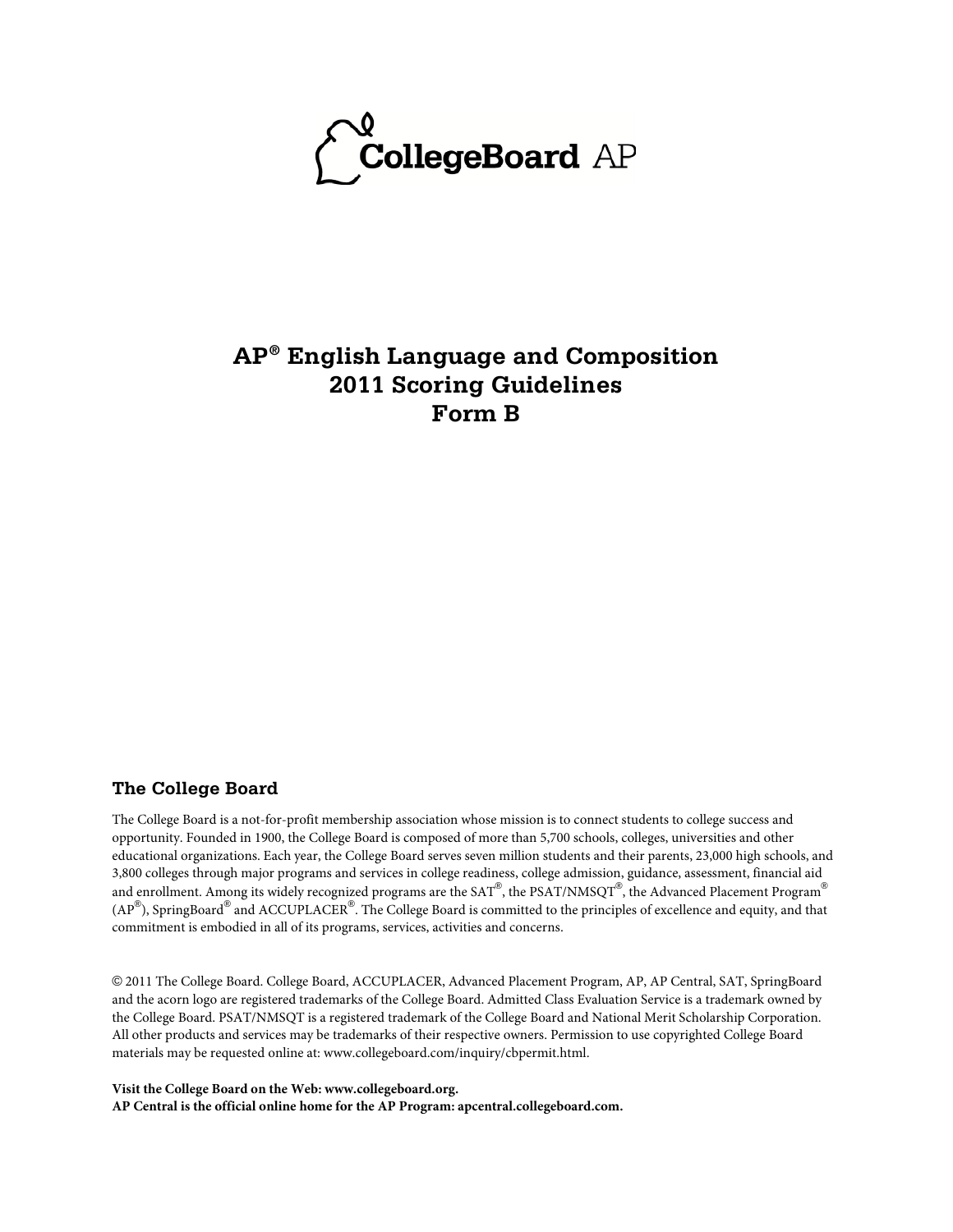## **Question 1**

The score should reflect a judgment of the essay's quality as a whole. Remember that students had only 15 minutes to read the sources and 40 minutes to write; the essay, therefore, is not a finished product and should not be judged by standards appropriate for an out-of-class assignment. Evaluate the essay as a draft, making certain to reward students for what they do well.

All essays, even those scored 8 or 9, may contain occasional lapses in analysis, prose style, or mechanics. Such features should enter into your holistic evaluation of an essay's overall quality. In no case may an essay with many distracting errors in grammar and mechanics be scored higher than a 2.

\_\_\_\_\_\_\_\_\_\_\_\_\_\_\_\_\_\_\_\_\_\_\_\_\_\_\_\_\_\_\_\_\_\_\_\_\_\_\_\_\_\_\_\_\_\_\_\_\_\_\_\_\_\_\_\_\_\_\_\_\_\_\_\_\_\_\_\_\_\_\_\_\_\_\_\_\_\_\_\_\_\_\_\_\_\_

**9** Essays earning a score of 9 meet the criteria for a score of 8 and, in addition, are especially sophisticated in their argument, thorough in development, or impressive in their control of language.

### **8 Effective**

Essays earning a score of 8 **effectively** develop a position on the extent to which government should be responsible for fostering green practices. They develop their position by effectively synthesizing\* at least three of the sources. The evidence and explanations used are appropriate and convincing. Their prose demonstrates a consistent ability to control a wide range of the elements of effective writing but is not necessarily flawless.

**7** Essays earning a score of 7 meet the criteria for a score of 6 but provide more complete explanation, more thorough development, or a more mature prose style.

#### **6 Adequate**

Essays earning a score of 6 **adequately** develop a position on the extent to which government should be responsible for fostering green practices. They develop their position by adequately synthesizing at least three of the sources. The evidence and explanations used are appropriate and sufficient. The language may contain lapses in diction or syntax, but generally the prose is clear.

**5** Essays earning a score of 5 develop a position on the extent to which government should be responsible for fostering green practices. They develop their position by synthesizing at least three sources, but how they use and explain sources is somewhat uneven, inconsistent, or limited. The argument is generally clear, and the sources generally develop the student's position, but the links between the sources and the argument may be strained. The writing may contain lapses in diction or syntax, but it usually conveys the student's ideas adequately.

\_\_\_\_\_\_\_\_\_\_\_\_\_\_\_\_\_\_\_\_\_\_\_\_\_\_\_\_\_ \* For the purposes of scoring, *synthesis* means referring to sources to develop a position and citing them accurately.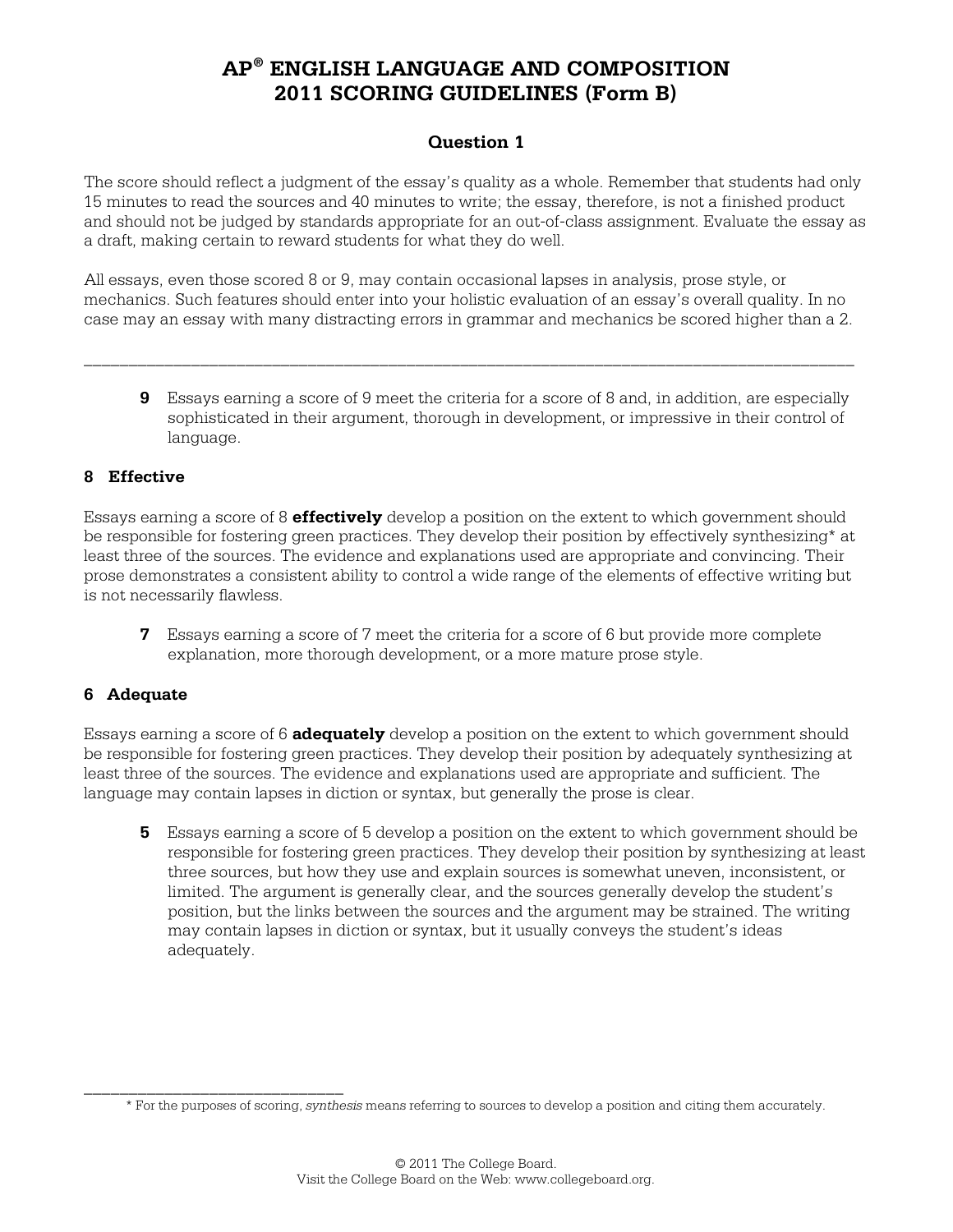## **Question 1 (continued)**

## **4 Inadequate**

Essays earning a score of 4 **inadequately** develop a position on the extent to which government should be responsible for fostering green practices. They develop their position by synthesizing at least two sources, but the evidence or explanations used may be inappropriate, insufficient, or less convincing. The sources may dominate the student's attempts at development, the link between the argument and the sources may be weak, or the student may misunderstand, misrepresent, or oversimplify the sources. The prose generally conveys the student's ideas but may be less consistent in controlling the elements of effective writing.

**3** Essays earning a score of 3 meet the criteria for a score of 4 but demonstrate less success in developing a position on the extent to which government should be responsible for fostering green practices. They are less perceptive in their understanding of the sources, or their explanation or examples may be particularly limited or simplistic. The essays may show less maturity in control of writing.

### **2 Little Success**

Essays earning a score of 2 demonstrate **little success** in developing a position on the extent to which government should be responsible for fostering green practices. They may merely allude to knowledge gained from reading the sources rather than citing the sources themselves. These essays may misread the sources, fail to develop a position, or substitute a simpler task by merely summarizing or categorizing the sources or by merely responding to the prompt tangentially with unrelated, inaccurate, or inappropriate explanation. The prose often demonstrates consistent weaknesses in writing, such as grammatical problems, a lack of development or organization, or a lack of control.

- **1** Essays earning a score of 1 meet the criteria for a score of 2 but are undeveloped, especially simplistic in their explanation, weak in their control of writing, or do not cite even one source.
- **0** Indicates an on-topic response that receives no credit, such as one that merely repeats the prompt.
- Indicates a blank response or one that is completely off topic.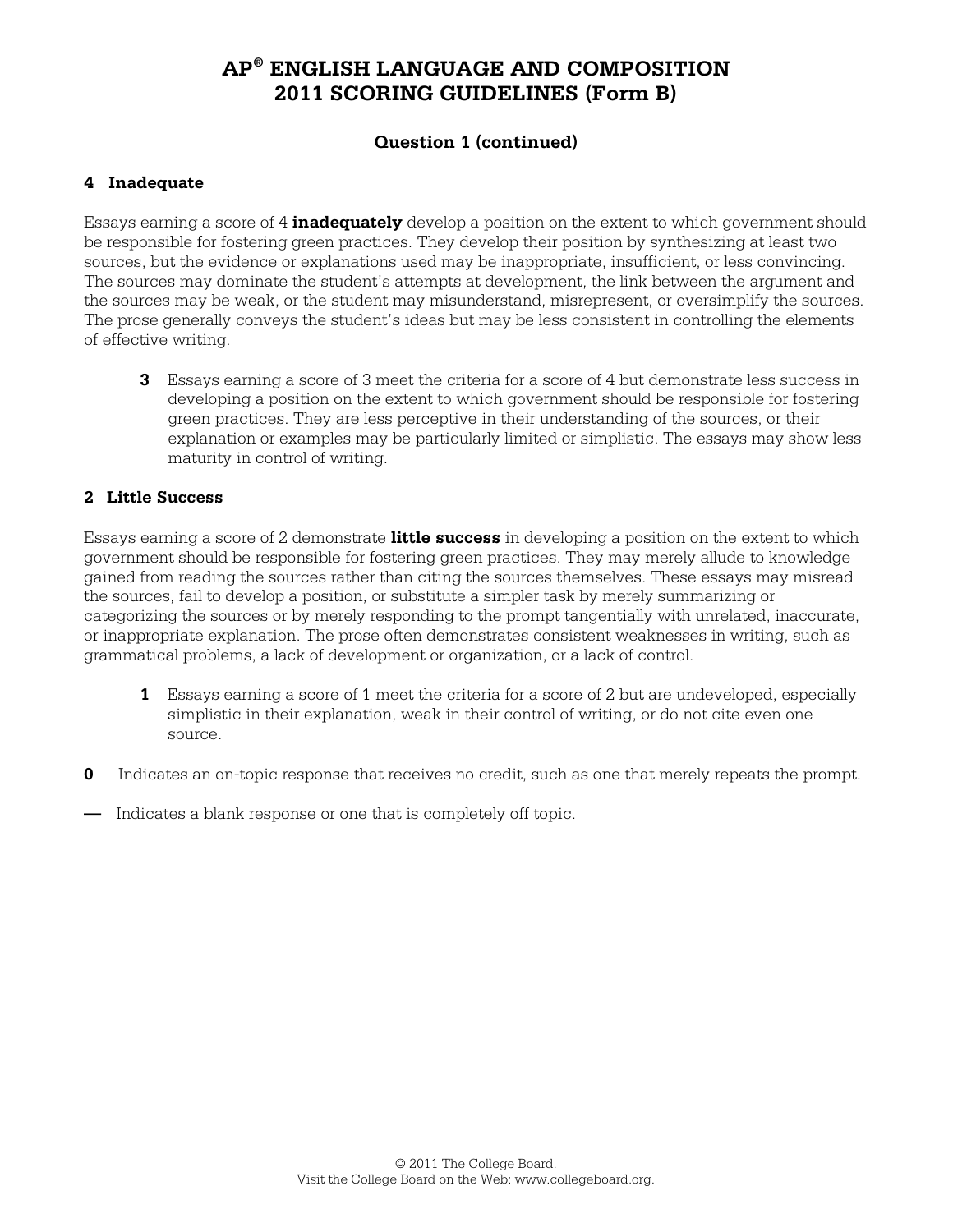## **Question 2**

The score should reflect a judgment of the essay's quality as a whole. Remember that students had only 40 minutes to read and write; the essay, therefore, is not a finished product and should not be judged by standards appropriate for an out-of-class assignment. Evaluate the essay as a draft, making certain to reward students for what they do well.

All essays, even those scored 8 or 9, may contain occasional lapses in analysis, prose style, or mechanics. Such features should enter into the holistic evaluation of an essay's overall quality. In no case may an essay with many distracting errors in grammar and mechanics be scored higher than a 2.

\_\_\_\_\_\_\_\_\_\_\_\_\_\_\_\_\_\_\_\_\_\_\_\_\_\_\_\_\_\_\_\_\_\_\_\_\_\_\_\_\_\_\_\_\_\_\_\_\_\_\_\_\_\_\_\_\_\_\_\_\_\_\_\_\_\_\_\_\_\_\_\_\_\_\_\_\_\_\_\_\_\_\_\_\_\_

**9** Essays earning a score of 9 meet the criteria for a score of 8 and, in addition, are especially sophisticated in their argument, thorough in development, or impressive in their control of language.

### **8 Effective**

Essays earning a score of 8 **effectively** analyze\* how Johnson crafts his denial of the woman's request. They develop their position with evidence and explanations that are appropriate and convincing, referring to the passage explicitly or implicitly. The prose demonstrates a consistent ability to control a wide range of the elements of effective writing but is not necessarily flawless.

**7** Essays earning a score of 7 meet the criteria for a score of 6 but provide more complete explanation, more thorough development, or a more mature prose style.

#### **6 Adequate**

Essays earning a score of 6 **adequately** analyze how Johnson crafts his denial of the woman's request. They develop their position with evidence and explanations that are appropriate and sufficient, referring to the passage explicitly or implicitly. The writing may contain lapses in diction or syntax, but generally the prose is clear.

**5** Essays earning a score of 5 analyze how Johnson crafts his denial of the woman's request. The evidence or explanations used may be uneven, inconsistent, or limited. The writing may contain lapses in diction or syntax, but it usually conveys the student's ideas.

#### **4 Inadequate**

\_\_\_\_\_\_\_\_\_\_\_\_\_\_\_\_\_\_\_\_\_\_\_\_\_\_\_\_\_

Essays earning a score of 4 **inadequately** analyze how Johnson crafts his denial of the woman's request. These essays may misunderstand the passage, misrepresent the strategies Johnson uses, or may analyze these strategies inaccurately. The evidence or explanations used may be inappropriate, insufficient, or less convincing. The prose generally conveys the student's ideas but may be less consistent in controlling the elements of effective writing.

<sup>\*</sup> For the purposes of scoring, *analysis* refers to identifying features of a text and explaining how the author uses these to develop its meaning or achieve a particular effect or purpose.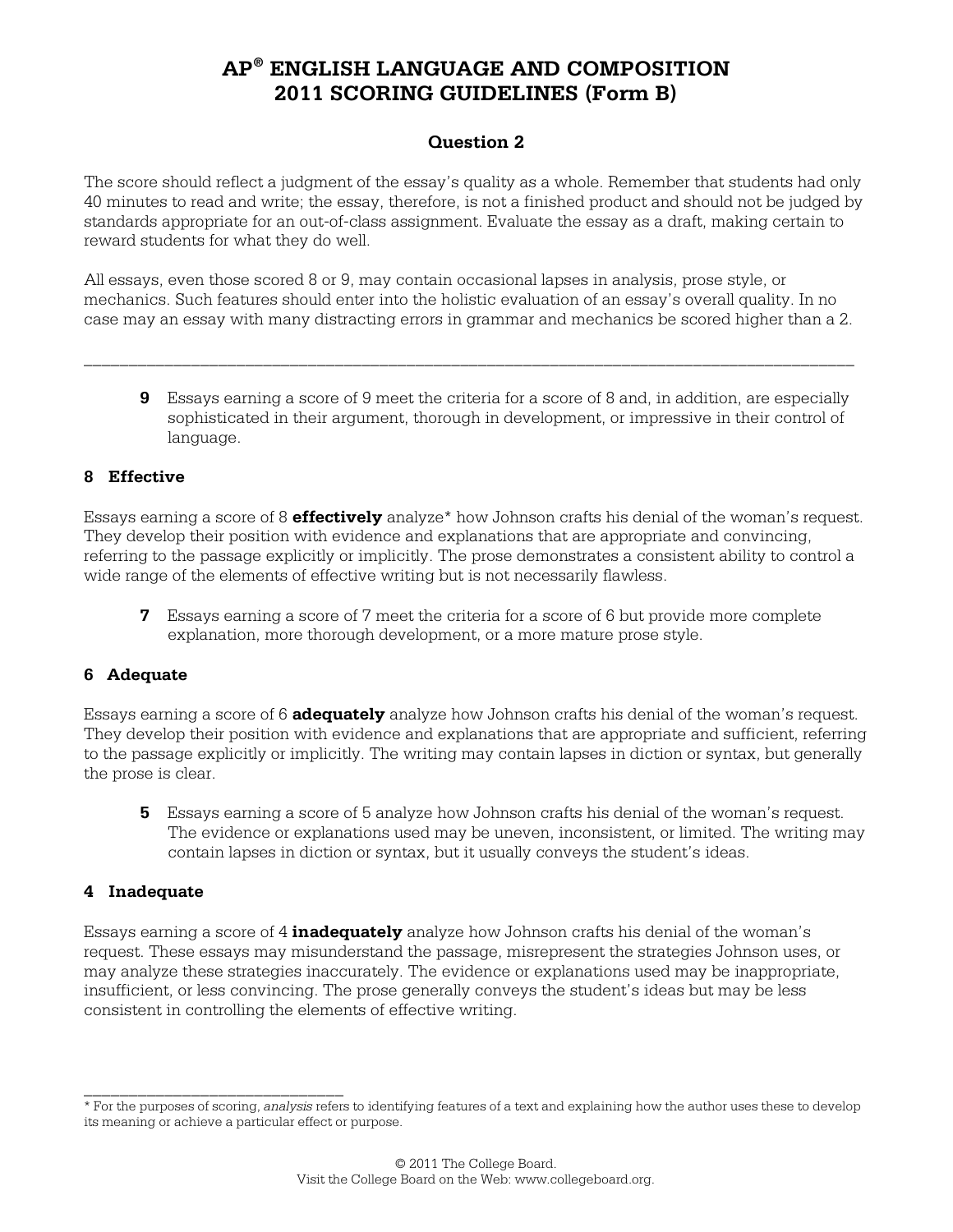## **Question 2 (continued)**

**3** Essays earning a score of 3 meet the criteria for a score of 4 but demonstrate less success in analyzing how Johnson crafts his denial of the woman's request. They are less perceptive in their understanding of the passage or Johnson's strategies, or the explanation or examples may be particularly limited or simplistic. The essays may show less maturity in control of writing.

#### **2 Little Success**

Essays earning a score of 2 demonstrate **little success** in analyzing how Johnson crafts his denial of the woman's request. These essays may misunderstand the prompt, misread the passage, fail to analyze the strategies Johnson uses, or substitute a simpler task by responding to the prompt tangentially with unrelated, inaccurate, or inappropriate explanation. The prose often demonstrates consistent weaknesses in writing, such as grammatical problems, a lack of development or organization, or a lack of control.

- **1** Essays earning a score of 1 meet the criteria for a score of 2 but are undeveloped, especially simplistic in their explanation and argument, or weak in their control of language.
- **0** Indicates an on-topic response that receives no credit, such as one that merely repeats the prompt.
- Indicates a blank response or one that is completely off topic.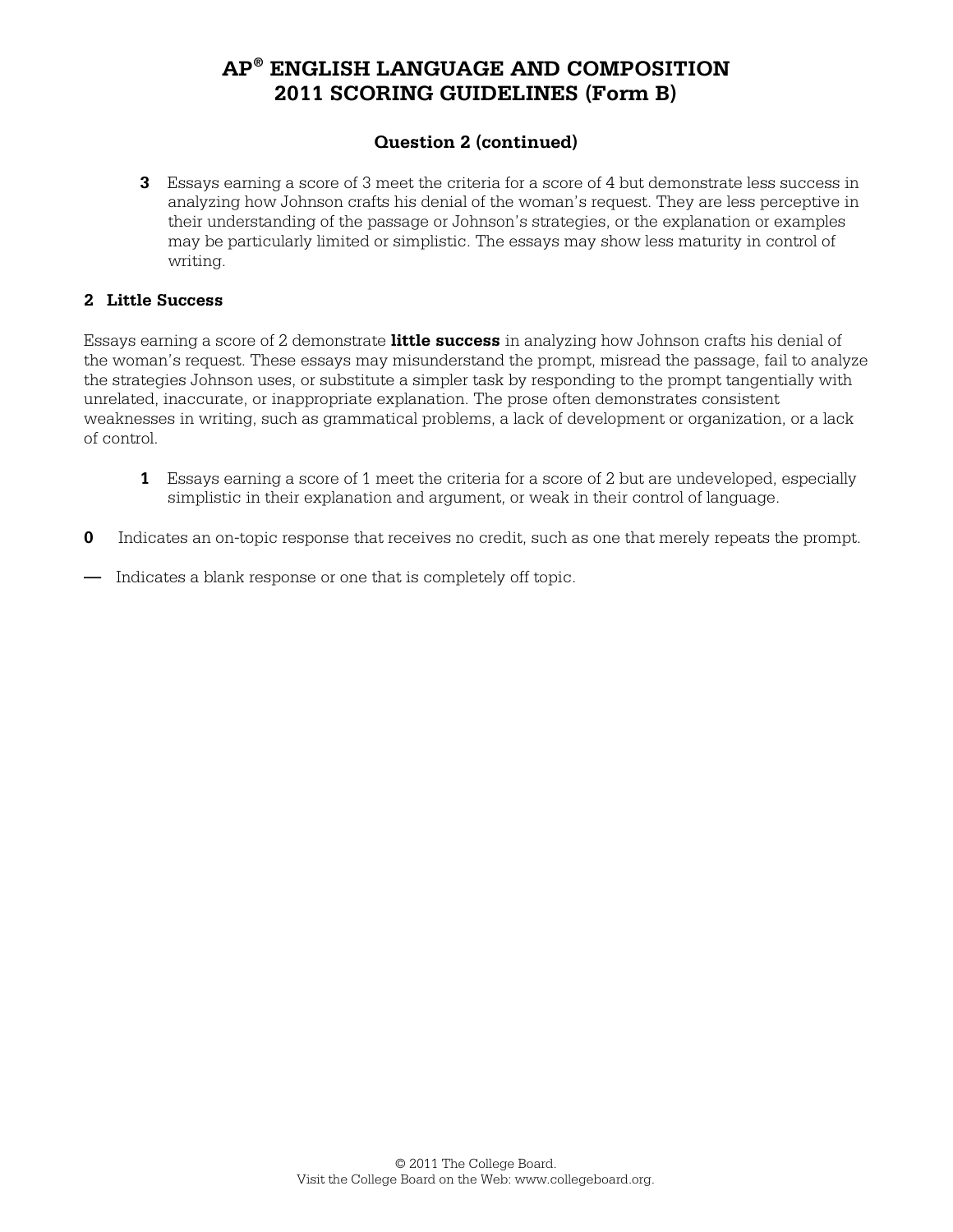## **Question 3**

The score should reflect a judgment of the essay's quality as a whole. Remember that students had only 40 minutes to read and write; the essay, therefore, is not a finished product and should not be judged by standards appropriate for an out-of-class assignment. Evaluate the essay as a draft, making certain to reward students for what they do well.

All essays, even those scored 8 or 9, may contain occasional lapses in analysis, prose style, or mechanics. Such features should enter into the holistic evaluation of an essay's overall quality. In no case may an essay with many distracting errors in grammar and mechanics be scored higher than a 2.

\_\_\_\_\_\_\_\_\_\_\_\_\_\_\_\_\_\_\_\_\_\_\_\_\_\_\_\_\_\_\_\_\_\_\_\_\_\_\_\_\_\_\_\_\_\_\_\_\_\_\_\_\_\_\_\_\_\_\_\_\_\_\_\_\_\_\_\_\_\_\_\_\_\_\_\_\_\_\_\_\_\_\_\_\_\_

**9** Essays earning a score of 9 meet the criteria for a score of 8 and, in addition, are especially sophisticated in their argument, thorough in development, or impressive in their control of language.

### **8 Effective**

Essays earning a score of 8 **effectively** examine the extent to which Mencken's observation applies to contemporary society. The evidence and explanations used are appropriate and convincing, and the argument is especially coherent and well developed. The prose demonstrates a consistent ability to control a wide range of the elements of effective writing but is not necessarily flawless.

**7** Essays earning a score of 7 meet the criteria for a score of 6 but provide more complete explanation, more thorough development, or a more mature prose style.

#### **6 Adequate**

Essays earning a score of 6 **adequately** examine the extent to which Mencken's observation applies to contemporary society. The evidence and explanations used are appropriate and sufficient, and the argument is coherent and adequately developed. The writing may contain lapses in diction or syntax, but generally the prose is clear.

**5** Essays earning a score of 5 examine the extent to which Mencken's observation applies to contemporary society. The evidence or explanations used may be uneven, inconsistent, or limited. The writing may contain lapses in diction or syntax, but it usually conveys the student's ideas.

### **4 Inadequate**

Essays earning a score of 4 **inadequately** examine the extent to which Mencken's observation applies to contemporary society. The evidence or explanations used may be inappropriate, insufficient, or less convincing. The argument may have lapses in coherence or be inadequately developed. The prose generally conveys the student's ideas but may be less consistent in controlling the elements of effective writing.

**3** Essays earning a score of 3 meet the criteria for a score of 4 but demonstrate less success in examining the extent to which Mencken's observation applies to contemporary society. The essays may show less maturity in control of writing.